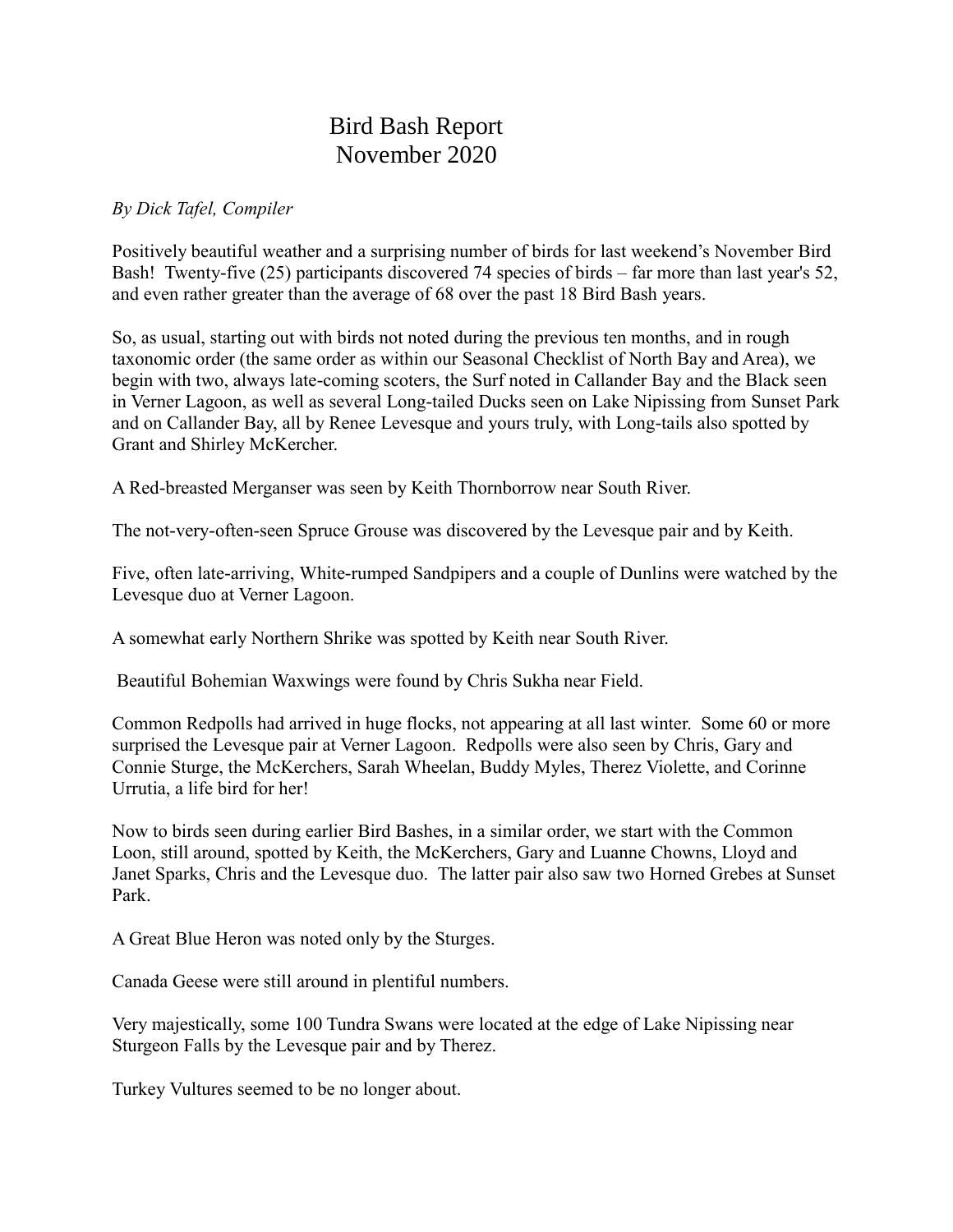Some "puddle ducks" were still here, mostly in the lagoons – a Wood Duck, Green-winged Teals and one Northern Pintail spotted by the Levesque pair, who also saw Black Ducks, as did Cindy Lafleur and the Sturges. There were also lots of Mallards spotted by many.

As to divers, both Hooded and Common Mergansers were found by Keith, Chris and the Levesque pair. Commons were spotted by the McKerchers and Greg Jaski, and Hoodeds by the Sparks, Cindy, and Lori Anderson with Ken Gowing. Buffleheads and Common Goldeneyes were seen by many, along with Lesser Scaup. Ring-necked Ducks were noted only by the Anderson and Levesque pairs.

As to predators, only a few were noted - the Red-tailed Hawk by the Sturges, who also saw Bald Eagles, as did Chris and the Levesque and Anderson pairs. The latter two groups also saw Northern Harrier.

Ruffed Grouse were noted by many, but Wild Turkeys were spotted only by Keith and the Sturges.

Both Black-bellied and Golden Plovers were caught sight of at Verner Lagoon by the Levesque pair, as were Greater and Lesser Yellowlegs. A Spotted Sandpiper was noted by Chris in Cache Bay.

As to gulls, both Ring-billed and Herring were around in very large numbers, but no other gulls were observed.

Rock Pigeons were certainly still among the most common birds, seen almost everywhere. The Mourning Doves, though fewer in number, were still noted by many participants.

A Barred Owl caught the attention of the Chowns near Restoule.

The McKerchers were the only ones to spot the Belted Kingfisher.

Downy and Hairy Woodpeckers were very commonly around, but the Pileated was noted only by Corinne, the Sturges, Chris, Keith, Greg, the McKerchers and the Anderson pair.

No flickers or flycatchers any more for this year!

The Canada Jay was finally spotted again – the first one since March - by Keith and by Chris.

Blue Jays, American Crows and Common Ravens remain quite widely distributed, though clearly there were fewer Blue Jays than during the summer.

Horned Larks were discovered by the Anderson pair, east of Powassan, first ones since January's Bird Bash!

Of course, Black-capped Chickadees, along with both Red-breasted and to a slightly lesser extent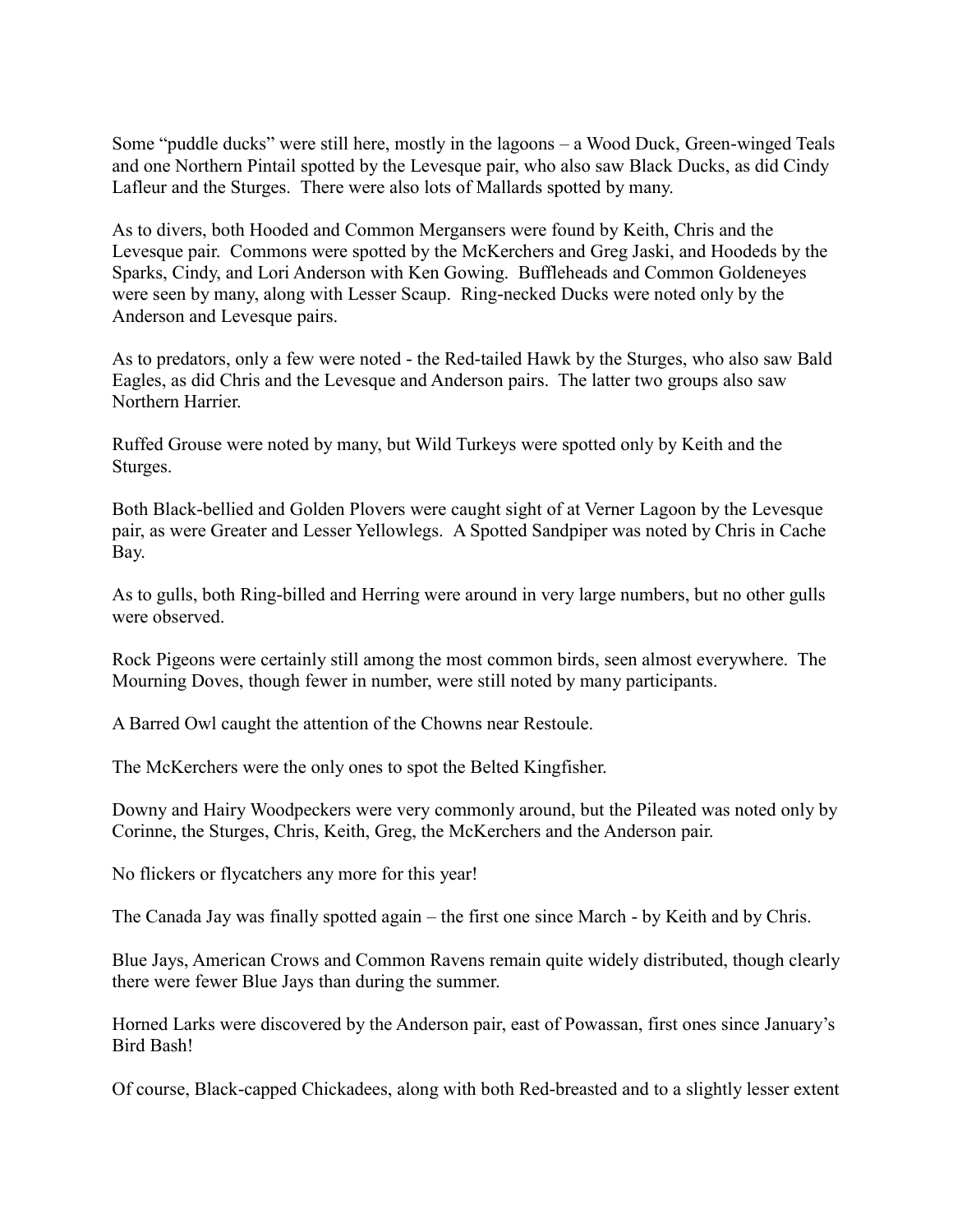White-breasted Nuthatches, were about at many places, but the Brown Creeper was discovered only by Keith.

Golden-crowned Kinglets were observed by Chris and Greg.

And the wonderful American Robin was still around, though in few places, and noted by the Levesque duo, Corinne, Sarah, and the Sturges.

Still lots of European Starlings – usually in large flocks.

No warblers at all, not even Yellow-rumps!

As to sparrows, American Tree were spotted by John Levesque, the Sturges, Keith, Chris, Peter and Pam Handley and the Anderson pair; Song was spotted only by the Levesque duo; Whitethroated was discovered only by the Chowns, who also found White-crowns as did Chris, the Sturges, Keith, and the Levesque pair; and Dark-eyed Juncos were noted by the Chowns, John, Renee, Therez, the Handleys and Keith.

Keith also saw Snow Buntings, as did the Levesque duo, the Sturges and Chris.

Northern Cardinals have put in an appearance, first since February. They were spotted by Corinne, another first for her, at Sweetman's Gardens, and by the Chowns who had 3 at their feeder!

A few Red-winged Blackbirds were still around noted by Therez in Sturgeon Falls. Rusty Blackbirds were spotted by the Levesque duo on Veuve River Road. Common Grackles were seen only by the Anderson duo and Therez.

Pine Grosbeaks were discovered, first since February, by the McKerchers, Chris, Greg, and the Anderson and Levesque pairs.

Chris found both Red and White-winged Crossbills in the Field area, the first since March.

Pine Siskins were recognized by the Handleys, Elsa Tafel, Sarah, Chris, Greg, the Sparks and Buddy. He also noted some American Goldfinch, as did Greg, the Sturges, the Chowns, and the Mckerchers.

Evening Grosbeaks were on the lists of John, the Sparks, Chris, Sarah, the McKerchers, the Chowns, the Handleys, Monica Schwalbe and the Sturges.

Finally the sort of lonely, always last one on our report, House Sparrows were noted by the Sturges, the Anderson duo and by Chris.

And so that concludes our November report! Congratulations to all participants. You did an excellent job!